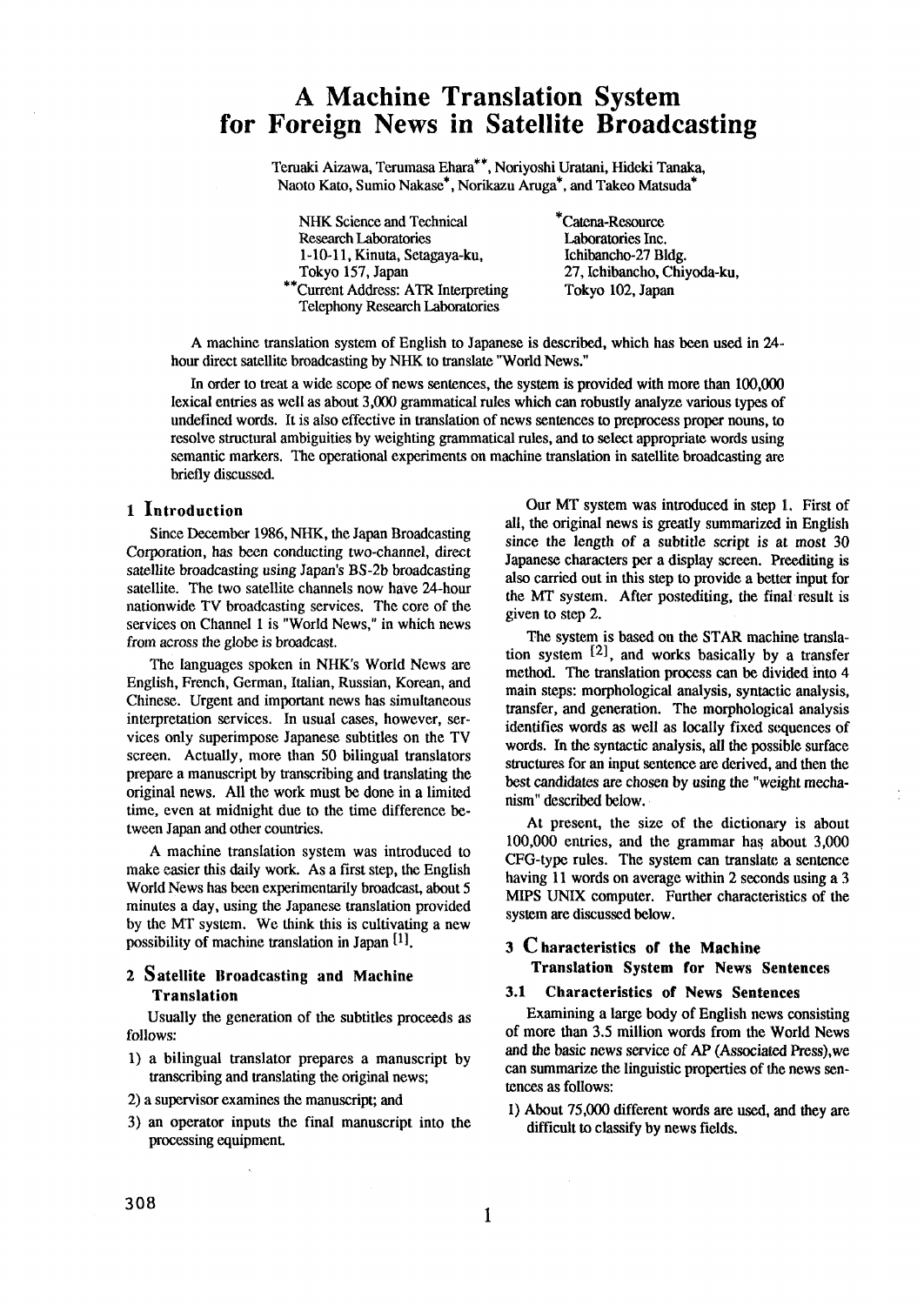- 2) Various types of proper nouns such as human, nation and location names appear frequently. Human names are often with related words like titles.
- 3) Many verbs having human subjects are used. Among others, "say," "call," "report," "talk," "ask," "think," "want," and "feel" are often found.
- 4) Many kinds of numeral expressions come out. Some of them are too complex to translate.
- 51) Colloquial expressions appear frequently.

#### 3.2 Local Preprocessor for Proper Nouns

In order to treat the above-mentioned characteristics 1) and 2) of the news sentences, our MT system has a preprocess called "Local Context Translation"(LOC~I), which constitutes the second part of the morphological analysis. Its main role is to identify and translate various types of locally fixed sequences of words such as

*"U.S. President George Bush,"* 

*"July 14th, 1789,"* 

*"The Metropolitan Museum of Art, New York,"* etc.

Rules for human names with the title of the position

|                                    | human          | $-5$          | khuman name                   |
|------------------------------------|----------------|---------------|-------------------------------|
|                                    | khuman         | $\rightarrow$ | (FORMER) rank                 |
|                                    | rank           | $\rightarrow$ | <b>STATE PRESIDENT</b>        |
|                                    |                |               | ;[=>"大統領"]                    |
|                                    |                | -->           | <b>CHINESE PRESIDENT</b>      |
|                                    |                |               | ;[=>"国家首席"]                   |
|                                    |                | -->           | party PRESIDENT               |
|                                    |                |               | ;[=>"委員長"]                    |
|                                    |                | -->           | firm PRESIDENT                |
|                                    |                |               | :[=>"社長"]                     |
|                                    | <b>FORMER</b>  | -->           | former, acting, etc.          |
|                                    | <b>STATE</b>   | $-5$          | U.S., French, and etc         |
|                                    |                |               | mation names except "Chinese" |
|                                    | <b>CHINESE</b> | -->           | Chinese                       |
|                                    | party          | $-5$          | .                             |
|                                    |                |               | ;party names                  |
|                                    | firm           | $\rightarrow$ | .                             |
|                                    |                |               | ;company names                |
| Rules for defining the human names |                |               |                               |
|                                    | name           | -->           | <b>HNAME</b>                  |
|                                    |                |               | :for defined words            |
|                                    |                | -->           | $(R_NAME)$ +                  |
|                                    |                |               | :for undefined words          |
|                                    | <b>HNAME</b>   | -->           | .                             |
|                                    |                |               | mames defined in the lexicon  |
|                                    | R NAME         | -- >          | $[A-Z][a-z]+$                 |
|                                    |                |               | mames defined from the input: |

# Figure **1 Rules for the Local Context**  Translation.

The LOCT can perform translation of human names with related words like titles, identification of undefined proper nouns, and selection of words. To analyze local patterns, the LOCT has a set of CFG-rules, different from the global analysis rules, as shown in Figure 1.

By these rules, "President" can be translated differently into Japanese depending on the previous word, R NAME picks up an undefined proper noun from the input text as a sequence of one capital letter and some small letters.

## 3.3 **Robust Processing of Undefined** Words

In addition to a large dictionary, our system has a powerful processor tor undefined words to cover a wide scope of news sentences. The processor estimates the lexical items of undefined words, and gives them to the syntactic analyzer.

The main processing functions are:

- 1) Identification of locally fixed patterns : As explained in 3.2, the LOCT can estimate the grammatical values for undefined words by identifying local patterns.
- 2) Estimation by the ending form of a word: Many English words have their own ending forms corresponding to grammatical values. For example, a word ending with "-tion(s)," "-ly," or "-able" can be estimated as a noun, an adverb, or an adjective, respectively.
- 3) Special cases: The processor has some heuristic rules for a word starting with a capital letter, a short word, a sequence of numeral digits.
- **3.4 Structural Disambignation by Weighting** Grammatical Rules

The syntactic analysis consists of two steps.

- 1) All the possible surface structures for an input sentence are derived as an AND/OR graph <sup>[3]</sup>.
- 2) The best candidates are extracted from this graph using our "weight mechanism," which can be formulated as a search problem for an AND/OR graph having nodes with costs.



# **Figure 2 AND/OR graph for a VP**

**Figure 2 gives an AND/OR graph for a verb phrase:**  *"(lie) is teaching the girl English grammar."* **where**